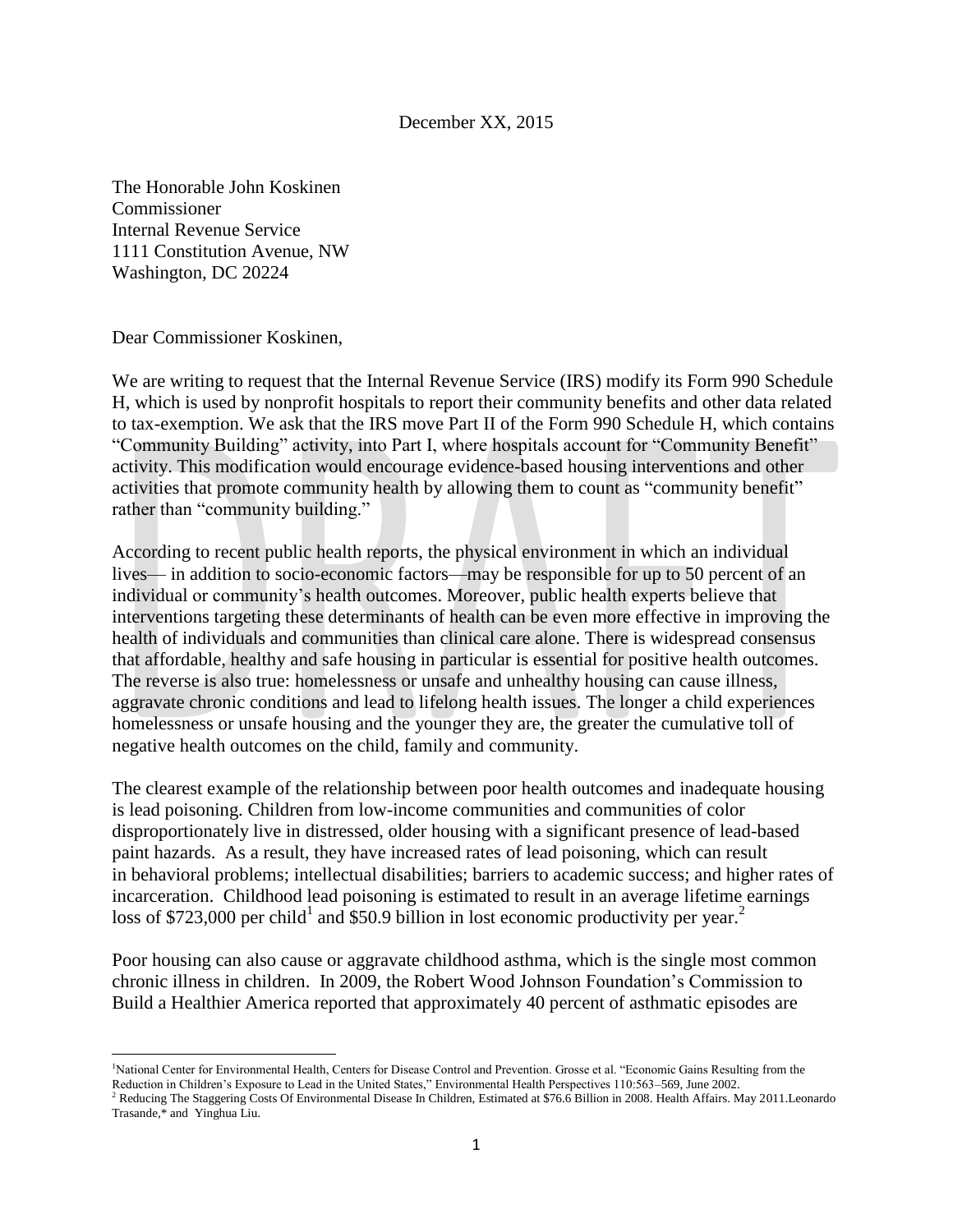caused by home-based environmental triggers.<sup>3</sup> Further, the NIH Guidelines for the Diagnosis and Management of Asthma include the control of environmental factors.<sup>4</sup> According to research, childhood asthma costs the United States health system \$56 billion annually in direct costs and lost productivity.

We know how to address the physical and financial burden caused by unsafe housing and environmental hazards. Hospitals across the country, in partnership with public health agencies and community stakeholders, are working to address inadequate housing in their communities. These partnerships have created safe and affordable housing in at-risk neighborhoods; helped rid buildings of lead paint; and used creative strategies to eliminate asthma triggers from the homes of asthmatic children. Efforts like these provide more than just health benefits. For every dollar invested in lead poisoning prevention, taxpayers save up to  $$221.00<sup>5</sup>$ . Moreover, the government saves up to  $$14.00^6$  per every dollar spent on asthma deterrence.

Unfortunately, housing improvements and other upstream activities are not included as Community Benefits in Part I of the Form 990 Schedule H, but only in Part II, as Community Building. The delineation between Part I and Part II results in many hospitals being unsure if upstream activities can be considered a Community Benefit, which discourages hospitals from embarking on housing-related activities.

We urge the IRS to address this unintended consequence of the Form 990 Schedule H, and encourage hospitals to support housing improvements and other upstream health activities. The IRS should make community building activities a category under Community Benefit in Part I of the Form 990 Schedule H. This will make it clear to hospitals that they can report housing improvements and other upstream activities as community benefit and that the cost of these activities are counted in the total community benefit calculation. As with other community benefit activities, in order to be reported, these activities would be required to address a documented community health need and meet a community benefit objective.

Hospitals have the capacity to improve the health of their communities. This revision would remove a barrier that limits their ability to address the needs of their local community. Given the significant evidence about the connection between preventive health activities like safe housing and positive health and economic outcomes, the IRS should act quickly to amend and clarify the Form 990 Schedule H. As Congress continues to work to improve the health and well-being of all Americans, we look forward to hearing from you regarding the agency's progress on modifying the Form 990 Schedule H.

Sincerely,

 $\overline{\phantom{a}}$ <sup>3</sup> Robert Wood Johnson Foundation Commission to Build A Healthier America. Beyond Health Care: New Directions To A Healthier America Report. April 2009

NIH NHLBI. Guidelines for the Diagnosis and Management of asthma. (EPR-3). Section 3. 2007.

<sup>5</sup> Elise Gould, Childhood Lead Poisoning: Conservative Estimates of the Social and Economic Benefits of Lead Hazard Control. "Environmental Health Perspectives." Volume 117 Issue 7. July 2009.

<sup>&</sup>lt;sup>6</sup> Tursynbek A.Nurmagambetov, Ph.D, Sarah Beth L. Barnett, MA, Verughese Jacob, PhD, Sajal K. Chattopadhyay, PhD, David P. Hopkins, MD, MPH, Deidre D. Crocker, MD, Gema G. Dumitru, MD, MPH, Stella Kinyota, MD, MPH. Task Force on Community Preventive Services. "Economic Value of Home-Based, Mult-Trigger, Multicomponent Interventions with an Encitronmental Focus for Reducing Asthma Morbity: A Community Guide Systematic Review." Elsevier Inc. on behalf of American Journal of Preventive Medicine. May 11, 2011.